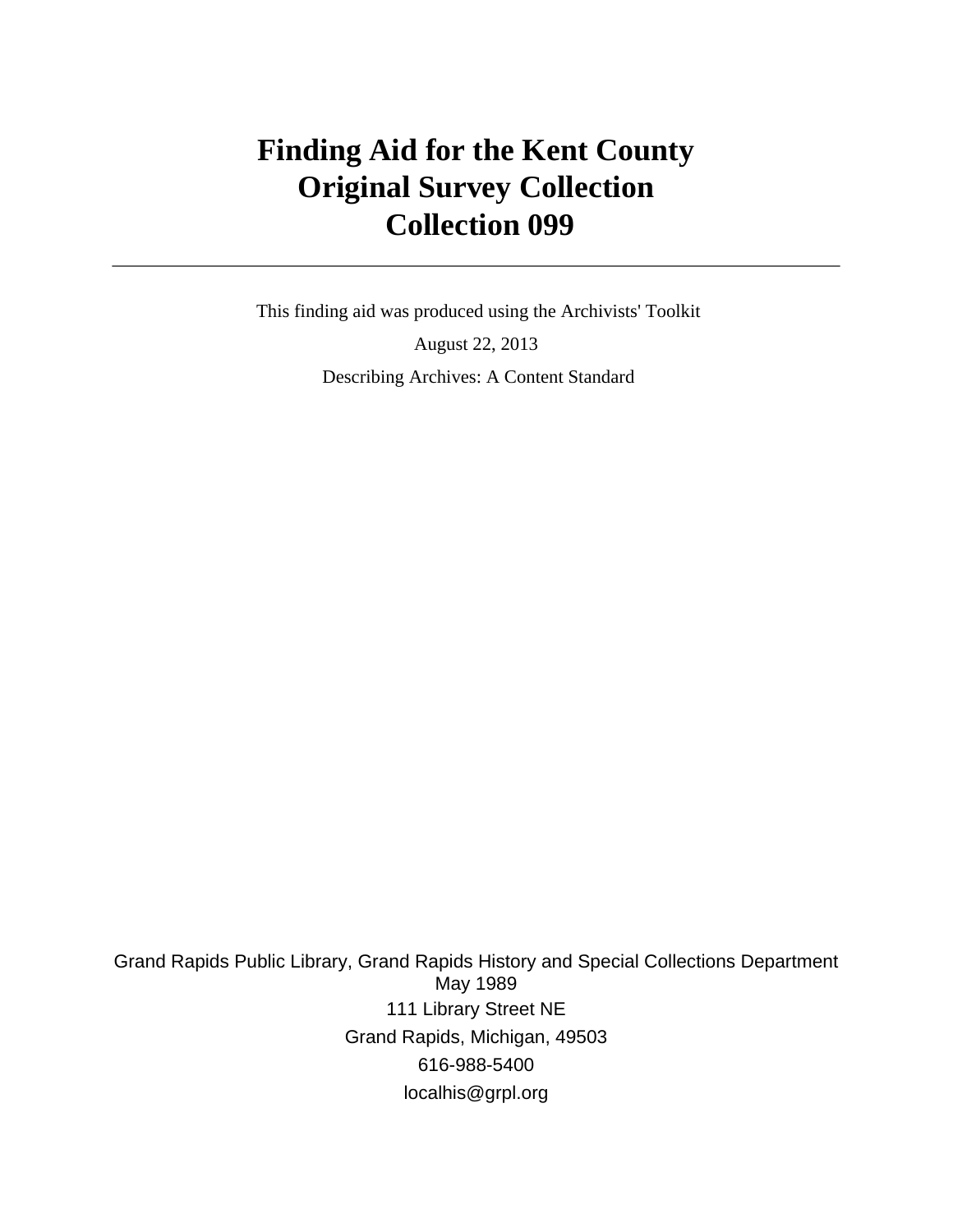# **Table of Contents**

 $\overline{\phantom{a}}$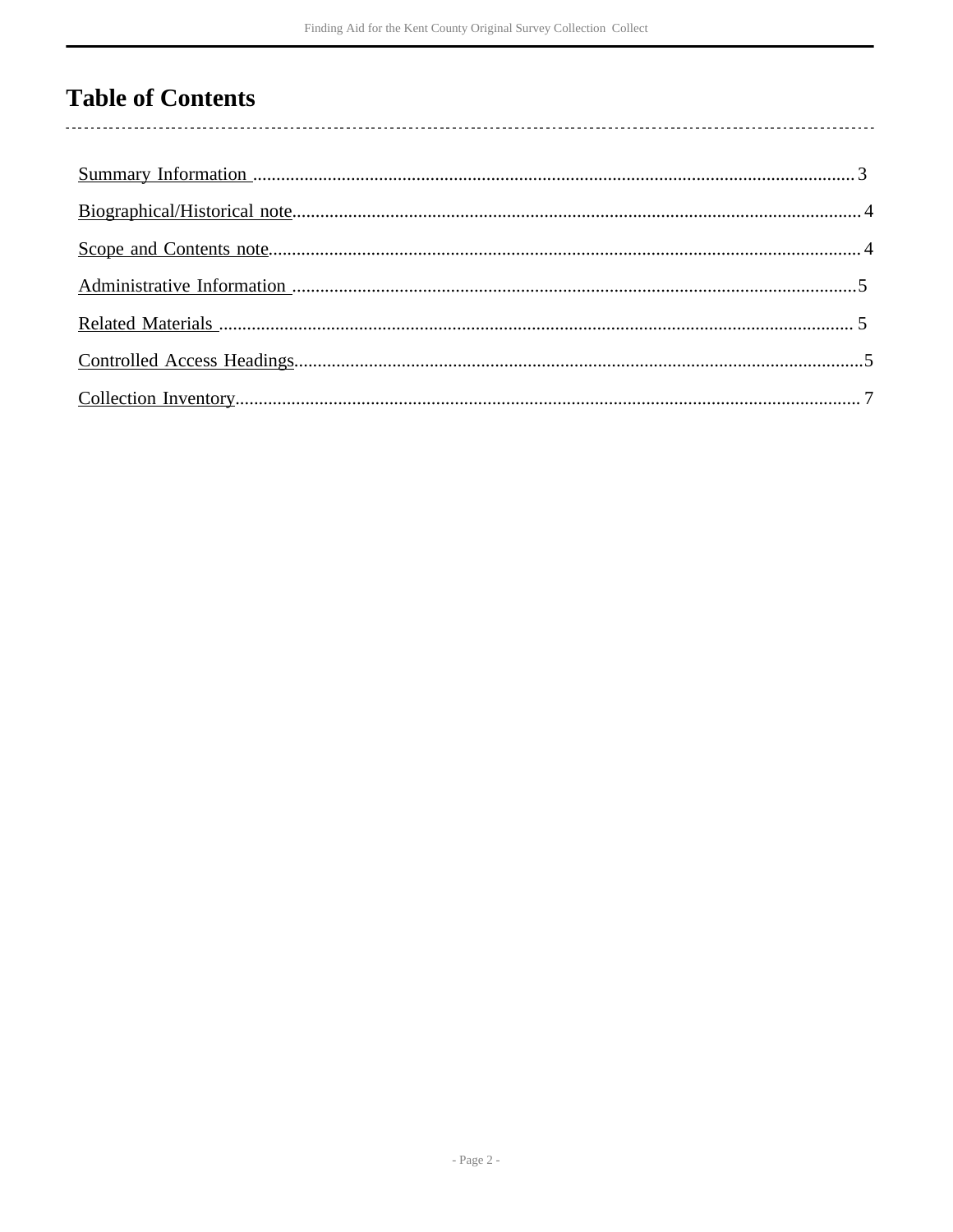# <span id="page-2-0"></span>**Summary Information**

| <b>Repository</b> | Grand Rapids Public Library, Grand Rapids History and Special<br><b>Collections Department</b>                                                                                                                                                                                                                                                                                                                                                                                                                                                                                                                                                                                                                                                                                                                                                                                                              |
|-------------------|-------------------------------------------------------------------------------------------------------------------------------------------------------------------------------------------------------------------------------------------------------------------------------------------------------------------------------------------------------------------------------------------------------------------------------------------------------------------------------------------------------------------------------------------------------------------------------------------------------------------------------------------------------------------------------------------------------------------------------------------------------------------------------------------------------------------------------------------------------------------------------------------------------------|
| <b>Title</b>      | Kent County original survey collection                                                                                                                                                                                                                                                                                                                                                                                                                                                                                                                                                                                                                                                                                                                                                                                                                                                                      |
| Date [inclusive]  | 1826-1958, n.d.                                                                                                                                                                                                                                                                                                                                                                                                                                                                                                                                                                                                                                                                                                                                                                                                                                                                                             |
| <b>Extent</b>     | 1.1 Linear feet Three boxes                                                                                                                                                                                                                                                                                                                                                                                                                                                                                                                                                                                                                                                                                                                                                                                                                                                                                 |
| Language          | English                                                                                                                                                                                                                                                                                                                                                                                                                                                                                                                                                                                                                                                                                                                                                                                                                                                                                                     |
| <b>Abstract</b>   | The Kent County, Michigan Survey Collection is a study collection, the<br>bulk of which is survey records duplicated from material at the State of<br>Michigan Archives and the Michigan Department of Natural Resources,<br>both located in Lansing, Michigan. The photocopied material is from the<br>original surveyors' reports for Kent County. The first reports delineate<br>the exterior lines for the County and it's townships. The second section<br>of the reports delineates the interior, or section, lines. The reports contain<br>extensive descriptions of the County's topography and flora at the time<br>of the surveys, as well as maps plotting physical features such as Indian<br>villages, trails and gardens, in addition to the requisite survey lines. The<br>original manuscript material dates from 1826 to 1838. The manuscript<br>maps on microfilm date from 1826 to 1958. |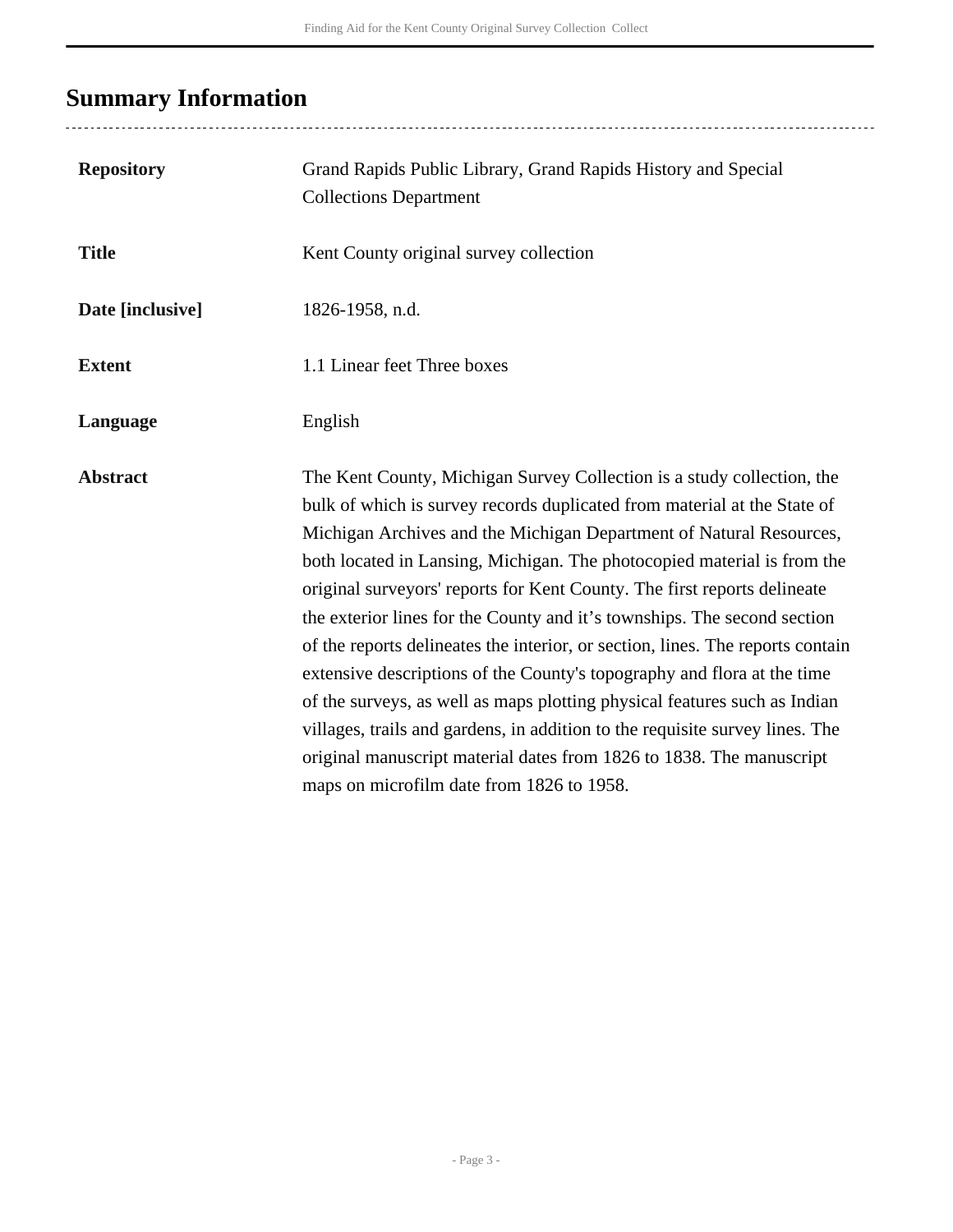# <span id="page-3-0"></span>**Biographical/Historical note**

The Public Land Survey System, also called the rectangular survey system, was the second survey system used in the United States. The original survey system used for the 13 colonies was based upon a British system that had some disadvantages. The rectangular system records a baseline (east and west) and a meridian (north and south). The townships and sections laid out under the system provide the structure into which specific legal land descriptions, used in land titles and deeds, are specified.

The first meridian baseline survey in Michigan was in 1815.

The surveyors listed in these Kent County records were, in order of number of surveys they performed:

Charles W. Cathcart

John Mullet

Lucius Lyon

Rasselas Witcomb

Noah Brookfield

Enoch Hammer

Robert Clark, Jr.

While surveying an exterior line of T.8 N., R.11 W. (Plainfield Township), Robert Clark died. His death and location of death is noted in the surveyor's report.

For additional historical information see the reference sources in Box 3 of this collection, and the Internet sites listed above.

## <span id="page-3-1"></span>**Scope and Contents note**

The material in the Kent County Michigan Survey Collection consists of the original surveyors' reports for Kent County. The first reports delineate the exterior lines for the County and it's townships. The second section of the reports delineates the interior, or section, lines. The reports contain extensive description of the county's topography (land forms, water courses and swamps) and flora at the time of the surveys, as well as maps plotting Indian villages, trails and gardens in addition to the requisite survey lines. The manuscript material dates from 1826 to 1838.

The manuscript maps on microfilm date from 1826 to 1958. The maps detail the entire southwest quarter of the Lower Peninsula and the Kent County maps will be found approximately two-thirds of the way into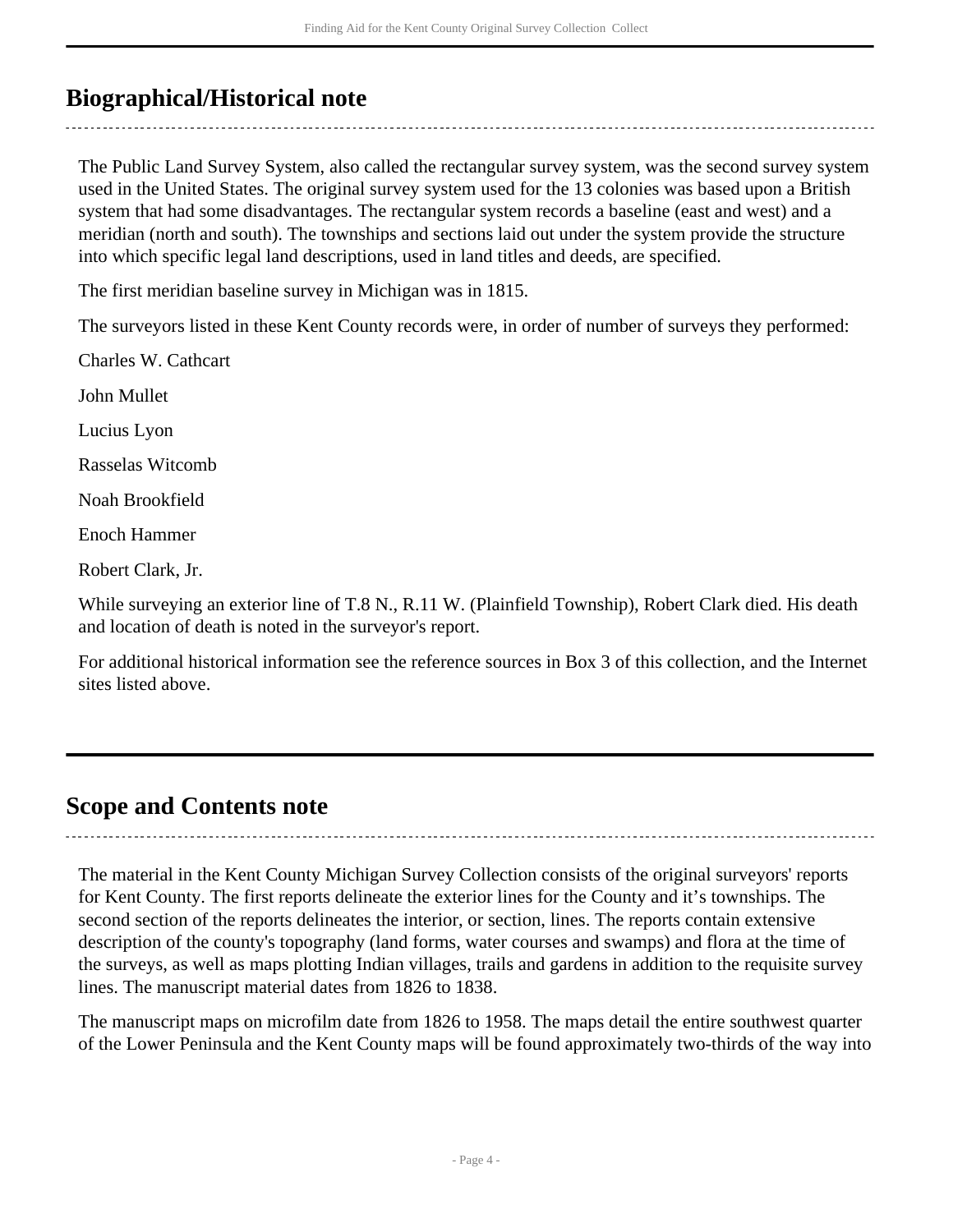the roll. Generally the townships are listed in order beginning with the northeastern most township in the county and proceed in alternating horizontal tiers of townships.

## <span id="page-4-0"></span>**Administrative Information**

#### **Publication Information**

Grand Rapids Public Library, Grand Rapids History and Special Collections Department May 1989

#### **Revision Description**

2004

#### **Immediate Source of Acquisition note**

Library purchase, 1989.

#### **Existence and Location of Originals note**

The survey documents in the collection are facsimile copies of holdings at the Michigan States Archives and the Michigan Department of Natural Resources. This material was provided to the Grand Rapids Public Library in 1989 for the purpose of creating convenient local access to this historical research material. Citations should always indicate that this data is a copy of material held by the Michigan States Archives and the Michigan Department of Natural Resources.

## <span id="page-4-1"></span>**Related Materials**

### **Related Archival Materials note**

Coll. 279, Lucius Lyon Papers

## <span id="page-4-2"></span>**Controlled Access Headings**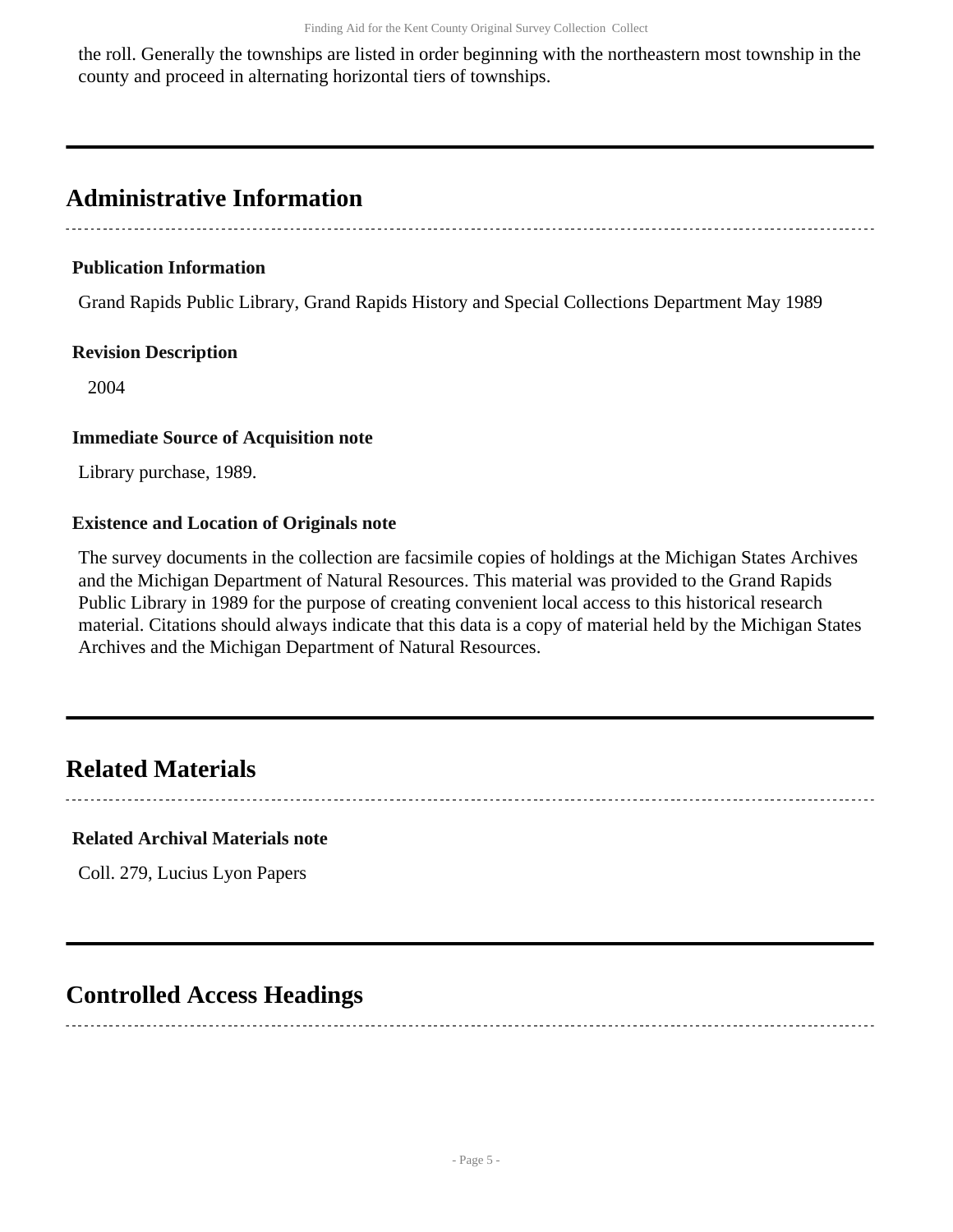### **Genre(s)**

• government records

### **Geographic Name(s)**

- Grand Rapids (Mich.) -- History
- Kent County (Mich.) -- History

### **Subject(s)**

- Kent County (Mich.) -- Surveys
- Real property -- Michigan -- Grand Rapids -- Maps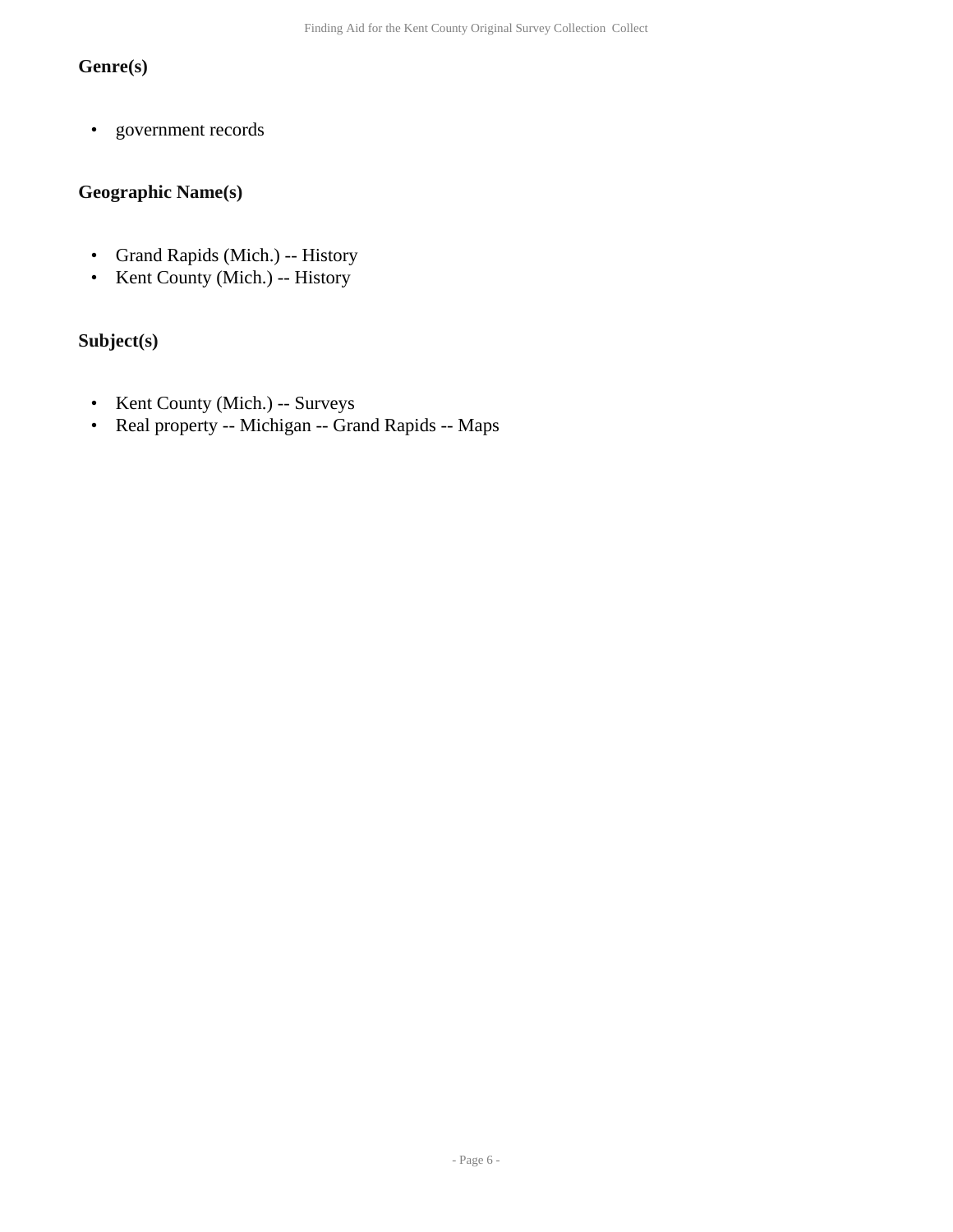# <span id="page-6-0"></span>**Collection Inventory**

| Exterior Lines, 1826-1837                  |              |                |
|--------------------------------------------|--------------|----------------|
|                                            | <b>Box</b>   | <b>Folder</b>  |
| T.7-8 N., R.9-13 W., 1837                  | $\mathbf{1}$ | $\mathbf{1}$   |
| T.3-8 N., R.11 W., 1826                    | $\mathbf{1}$ | $\overline{2}$ |
| T.3-10 N., R.2-10 W., 1826                 | $\mathbf{1}$ | 3              |
| T.5 N., R.1-10 W., 1826                    | $\mathbf{1}$ | $\overline{4}$ |
| T.9 N., R.7-13 W., 1837                    | $\mathbf{1}$ | 5              |
| Interior Lines, 1831-1838, 1826-1953, n.d. |              |                |
|                                            | <b>Box</b>   | <b>Folder</b>  |
| T.5 N., R.9 W. (Bowne), 1831               | $\mathbf{1}$ | $\sqrt{6}$     |
| T.6 N., R.9 W. (Lowell), 1831, 1837        | $\mathbf{1}$ | $\tau$         |
| T.7 N., R.9 W. (Vergennes), 1838           | $\mathbf{1}$ | 8              |
| T.8 N., R.9 W. (Grattan), 1837             | $1\,$        | 9              |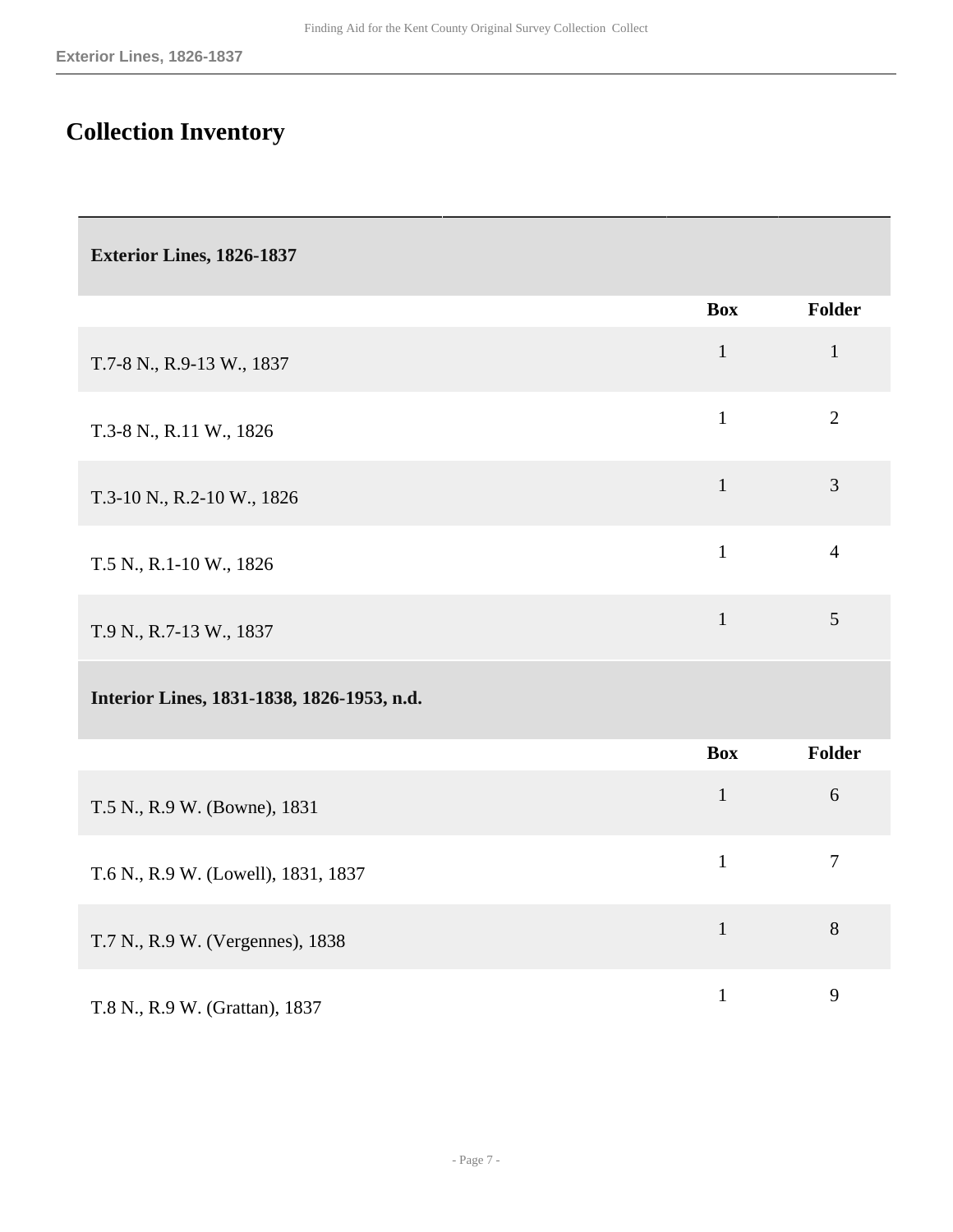#### **Interior Lines, 1831-1838, 1826-1953, n.d.**

| T.9 N., R.9 W. (Oakfield), 1837          | $\mathbf{1}$   | 10             |
|------------------------------------------|----------------|----------------|
| T.10 N., R.9 W. (Spencer), 1837          | $\mathbf{1}$   | 11             |
| T.5 N., R.10 W. (Caledonia), 1830        | $\mathbf{1}$   | 12             |
| T.6 N., R.10 W. (Cascade), 1831          | $\mathbf{1}$   | 13             |
| T.7 N., R.10 W. (Ada), 1837              | $\mathbf{1}$   | 14             |
| T.8 N., R.10 W. (Cannon), 1837           | $\mathbf{1}$   | 15             |
| T.9 N., R.10 W. (Courtland), 1837        | $\mathbf{1}$   | 16             |
| T.10 N., R.10 W. (Nelson), 1837          | $\mathbf{1}$   | 17             |
| T.5 N., R.11 W. (Gaines), 1831           | $\mathbf{1}$   | 18             |
| T.6 N., R.11 W. (Paris), 1830            | $\mathbf{1}$   | 19             |
| T.7 N., R.11 W. (Grand Rapids), 1831     | $\mathbf{1}$   | 20             |
| T.8 N., R.11 W. (Plainfield), 1831, 1837 | $\overline{2}$ | $\mathbf{1}$   |
| T.9 N., R.11 W. (Algoma), 1837           | $\sqrt{2}$     | $\sqrt{2}$     |
| T.10 N., R.11 W. (Solon), 1837           | $\overline{2}$ | $\mathfrak{Z}$ |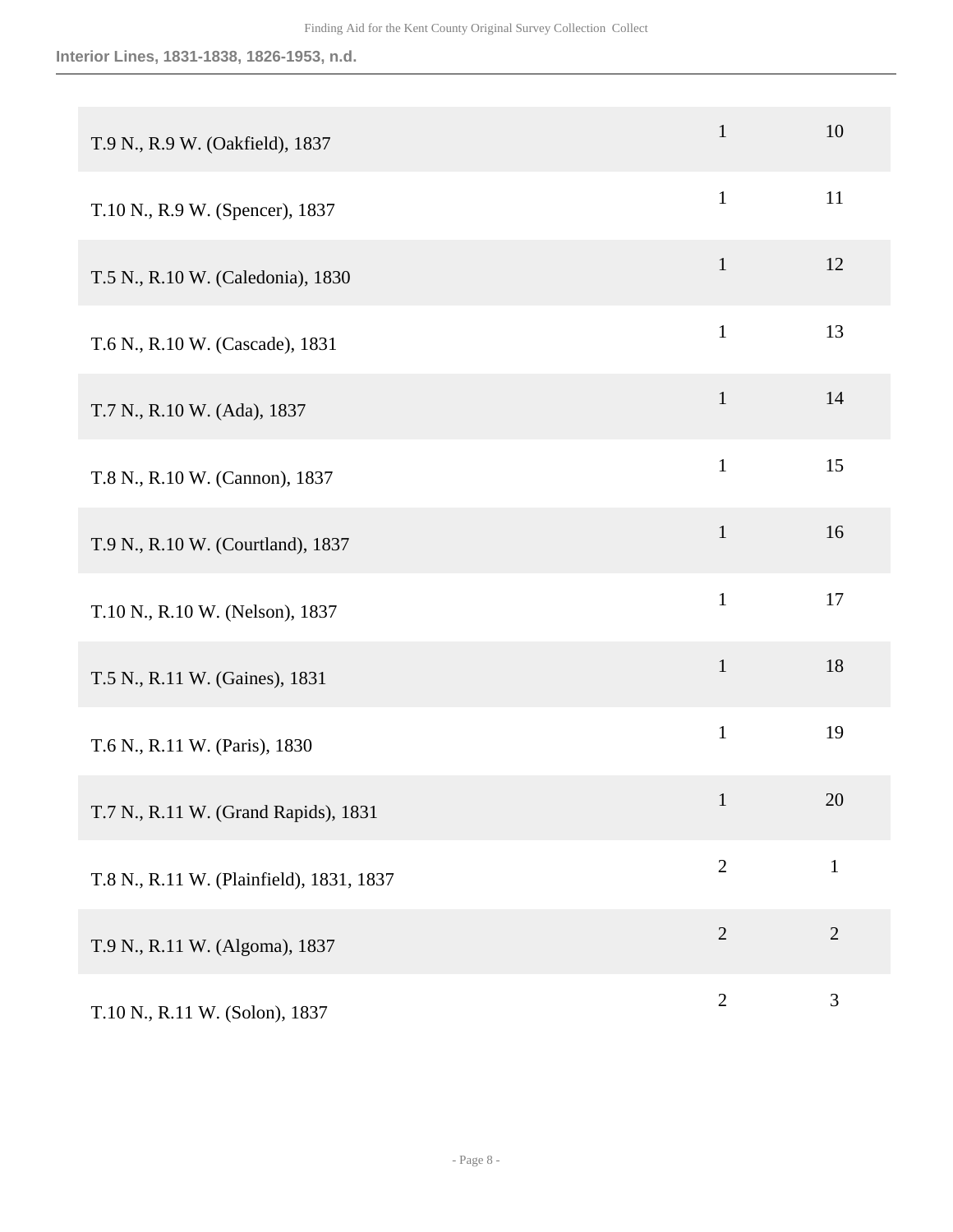**Michigan Surveying Historical Reference Materials [added 11/2/2004]**

| T.5 N., R.12 W. (Byron), 1832                         | $\overline{2}$ | $\overline{4}$ |
|-------------------------------------------------------|----------------|----------------|
| T.6 N., R.12 W. (Wyoming), 1832, 1838                 | $\overline{2}$ | 5              |
| T.7 N., R.12 W. (Walker), 1831, 1837                  | $\overline{2}$ | 6              |
| T.8 N., R.12 W. (Alpine), 1838                        | $\overline{2}$ | $\overline{7}$ |
| T.9 N., R.12 W. (Sparta), 1837                        | $\overline{2}$ | 8              |
| T.10 N., R.12 W. (Tyrone), 1837                       | $\overline{2}$ | 9              |
| Fractionals, Meanders, Corrections, n.d.              | $\overline{2}$ | 10             |
|                                                       |                | <b>Box</b>     |
| 35mm diazo film of manuscript survey maps, 1826-1953. |                | $\overline{2}$ |
|                                                       |                |                |

### **Michigan Surveying Historical Reference Materials [added 11/2/2004]**

|                                                                                                                                                  | <b>Box</b> | Folder |
|--------------------------------------------------------------------------------------------------------------------------------------------------|------------|--------|
| Historical Events Influencing Surveys of U.S. Public Lands [timeline] /<br>source unknown                                                        |            |        |
| Surveys and Surveyors in Frontier Michigan / by Alan S. Brown, WMU.<br>(Michigan History Division. Great lakes Informant. Series 1, no. 3, 1975) |            |        |